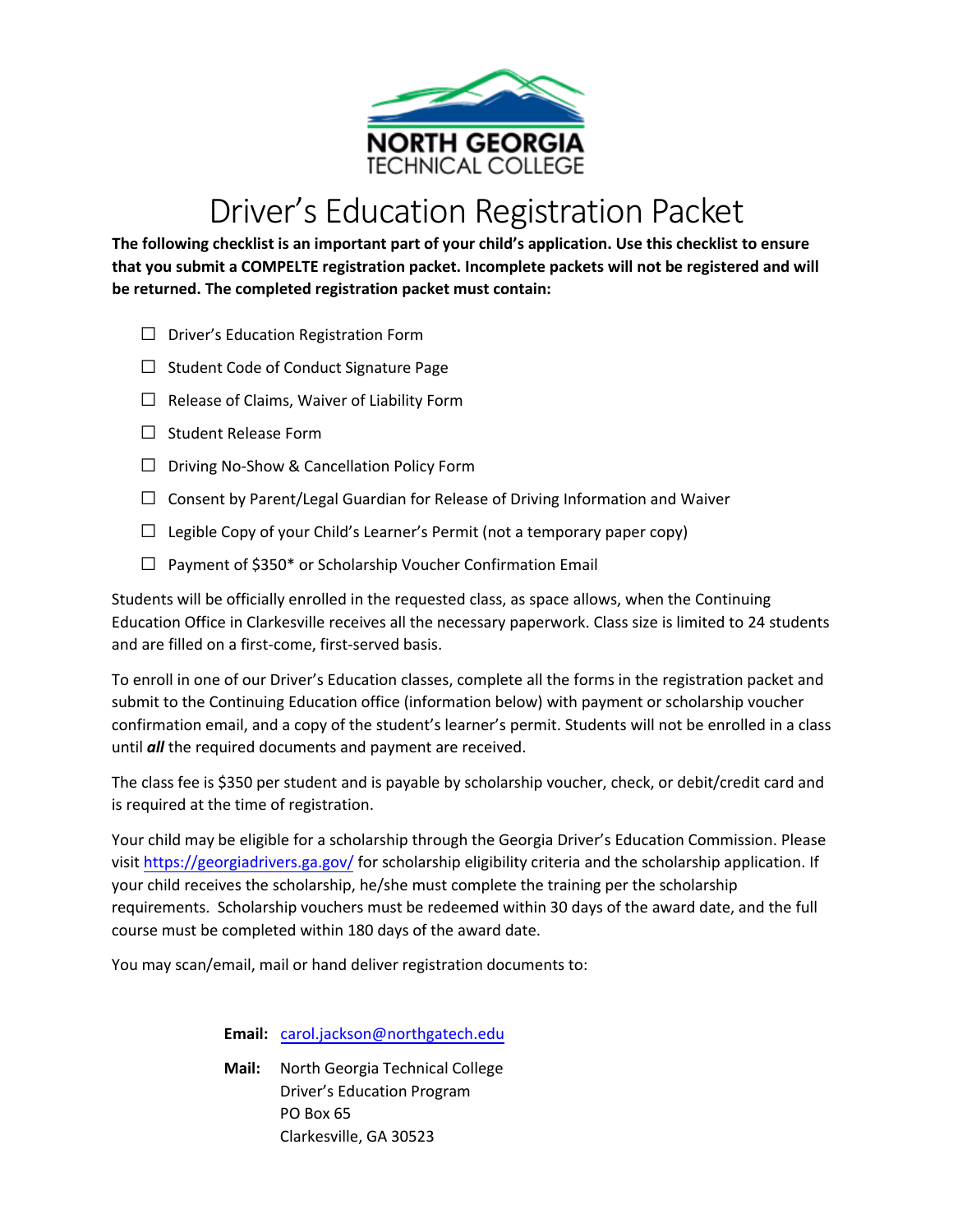

# Driver's Education Policies, Procedures & Guidelines

We would like to thank you for giving us this opportunity to help your teen recognize the concepts of safe driving. We will make every effort to ensure his/her safety throughout the program. We expect students to govern themselves according to the rules and regulations established in the North Georgia Technical College Driver's Education Registration Packet.

#### **Course Info**

This is a stat certified training course and meets the requirements for Joshua's Law. The training consists of 30 hours of classroom instruction and 6 hours of behind-the-wheel driving with a certified driving instructor.

#### **Class Times & Lunch**

Class meets from 8am to 4:30pm each day. Students will have a 30-minute lunch break as well as two 15-minute breaks. Parents are responsible for dropping-off and picking-up their student at the designated times each day. Students are responsible for their own lunch. Students may not leave campus unless authorized by their parent/guardian. North Georgia Technical College is not responsible for any student who leaves the campus and did not have permission to do so.

#### **Behind-the-Wheel Driving**

Students will begin the 6-hour behind the wheel driving once they complete the classroom portion of the course. Appointments are scheduled in either one 6-hour session, two 3-hour sessions, or three 2 hour sessions. Scheduling is made with the instructor after the completion of the classroom instruction time. Students who fail to show up for their scheduled appointment or fail to notify the instructor of cancellation will be charged a \$10 rescheduling fee.

#### **Attendance Policy**

In order to receive the completion certificate, the student must complete the 30 hours of classroom and 6 hours of behind-the-wheel instruction. Students are expected to attend class every day as scheduled. We understand that absences happen. If a student must be absent, please notify the Driver's Education Program. It is the student's responsibility to make up any missed time.

#### **Certificates of Completion**

The Certificate of Completion is emailed to the parent/guardian when the student has fully completed the classroom instruction as well as the behind-the-wheel instruction. Please remember to keep a copy of the certificate for insurance purposes, as well as the requirement to get the students Driver's license. The Department of Driver Services will retain the original certificate for their records.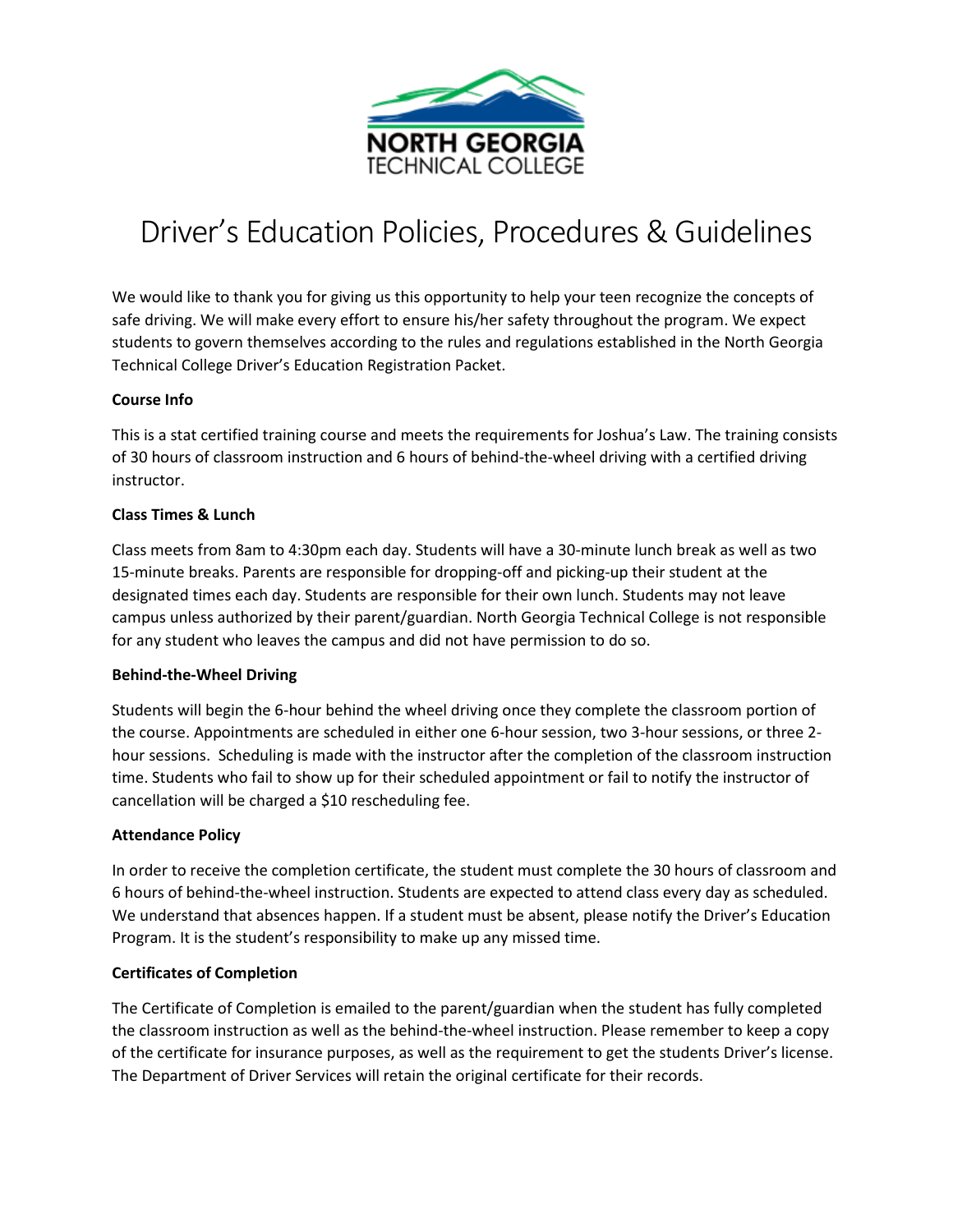

#### **Payment Policy**

The class fee is \$350 per student and is due at the time of registration. Payment may be made by scholarship voucher, check, debit or credit card.

#### **Scholarships**

Scholarships are available through the Georgia Driver's Education Commission. Please visit <https://georgiadrivers.ga.gov/> for scholarship eligibility criteria and the scholarship application. If your child receives a scholarship, he/she must complete the training per the scholarship requirements. The scholarship voucher must be redeemed within 30 days, and the full course must be completed within 180 days of the award date.

#### **Course Cancellation Policy**

Cancellations need to be made at least five (5) business days prior to the start of a class. Cancellations requested after the deadline will not be granted. North Georgia Technical College reserves the right to cancel any class due to low enrollment. In the event a class is cancelled, parents will be notified and have the option to transfer to another class time.

#### **Contact Information**

If you have any questions, concerns, or to report an absence, please contact:

Carol Jackson carol.jackson[@northgatech.edu](mailto:Jenrette.fowler@northgatech.edu) 706-754-7734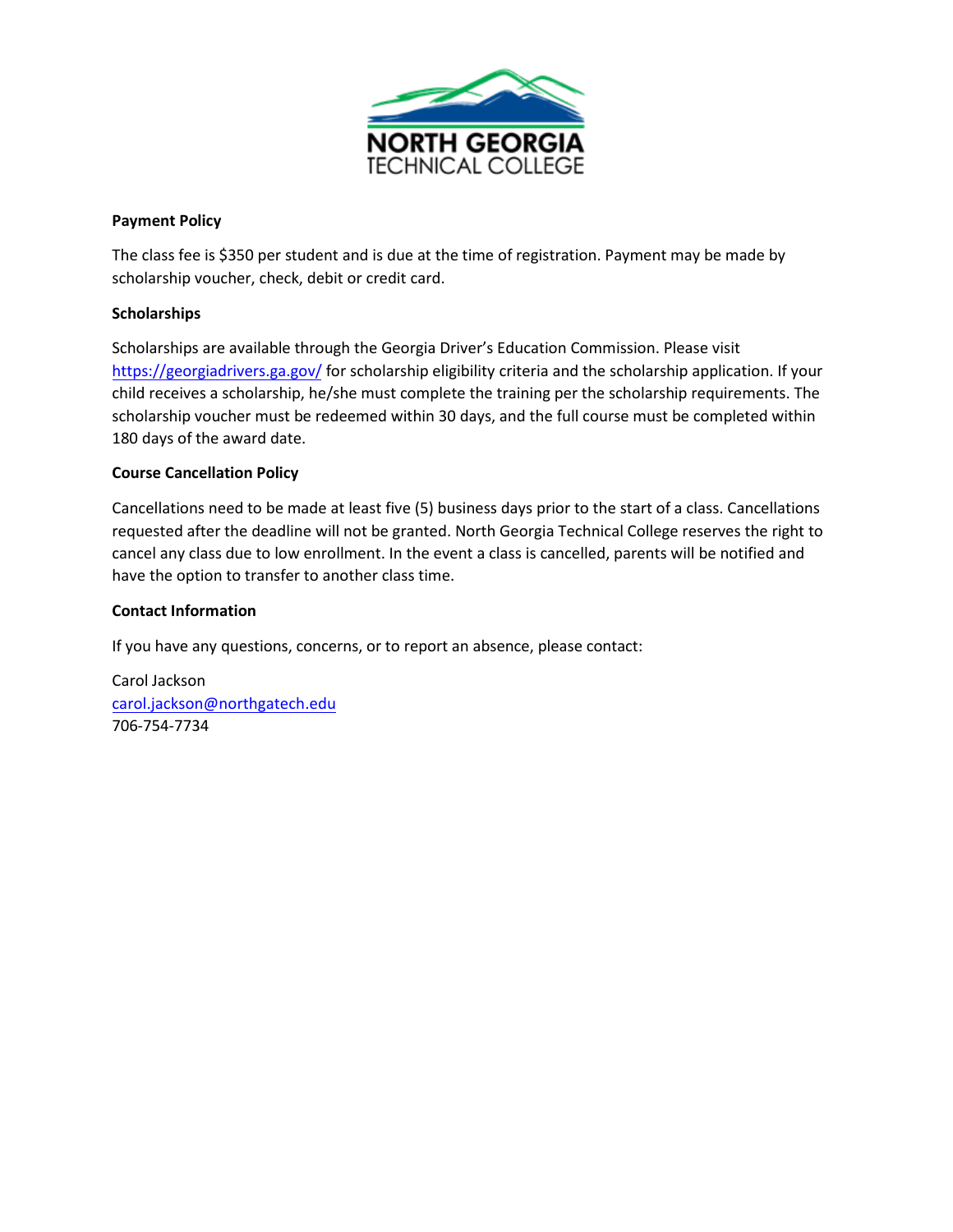

# Driver's Education Student Code of Conduct

In order to provide an environment conductive to learning, North Georgia Technical College has established the following Student Code of Conduct for Driver's Education courses:

- 1. Any student, acting individually or in concert with others, who violated any part of this Cod of Conduct, shall be subject to disciplinary procedures, including dismissal from a class session, suspension and/or expulsion by the President or designee.
- 2. Firearms, explosives, fireworks, or weapons of any kind are not allowed on the college premises or in college owned vehicles.
- 3. The sale, attempted sale, use of, or possession of any illegal, dangerous, or controlled drugs on the college premises, including college vehicles, is prohibited.
- 4. The sale, attempted sale, and use of alcohol and alcoholic beverages on the college premises is prohibited.
- 5. North Georgia Technical College is a tobacco-free campus. The use of tobacco products is prohibited.
- 6. No person shall physically or verbally abuse, threaten, or intimidate any member of the faculty, staff or student body or any official visitor to the college. Infringement of rights of others is defined to include, but not limited to, the following:
	- a. Physical or verbal abuse inflicted by another person;
	- b. Sever emotional distress inflected upon another person;
	- c. Theft, destruction, damage, or misuse of the private property of individuals on campus; and
	- d. Sexual harassment.
- 7. Disorderly, lewd, indecent conduct, including physical or verbal action, and commonly offensive language or gestures are prohibited.
- 8. The theft, damage, or malicious destruction of college property is prohibited.
- 9. NO persons shall assemble on campus for the purpose of creating a riot or any disruptive or disorderly diversion which interferes with normal educational processes and operations of the college. This rule shall not be construed so as to deny any student the right to peaceful assembly.
- 10. Gambling on campus is prohibited.
- 11. Unauthorized entry into or use/occupation of college facilities is prohibited.
- 12. No person shall interfere with, fail to cooperate with, or fail to make proper identification when requested to do so by properly identified administrators or staff in the performance of their duties.
- 13. Falsification, alteration, fabrication, or misuse of college forms, documents records, or identification cards is prohibited.
- 14. The operation of student organizations not approved by the college administration is prohibited.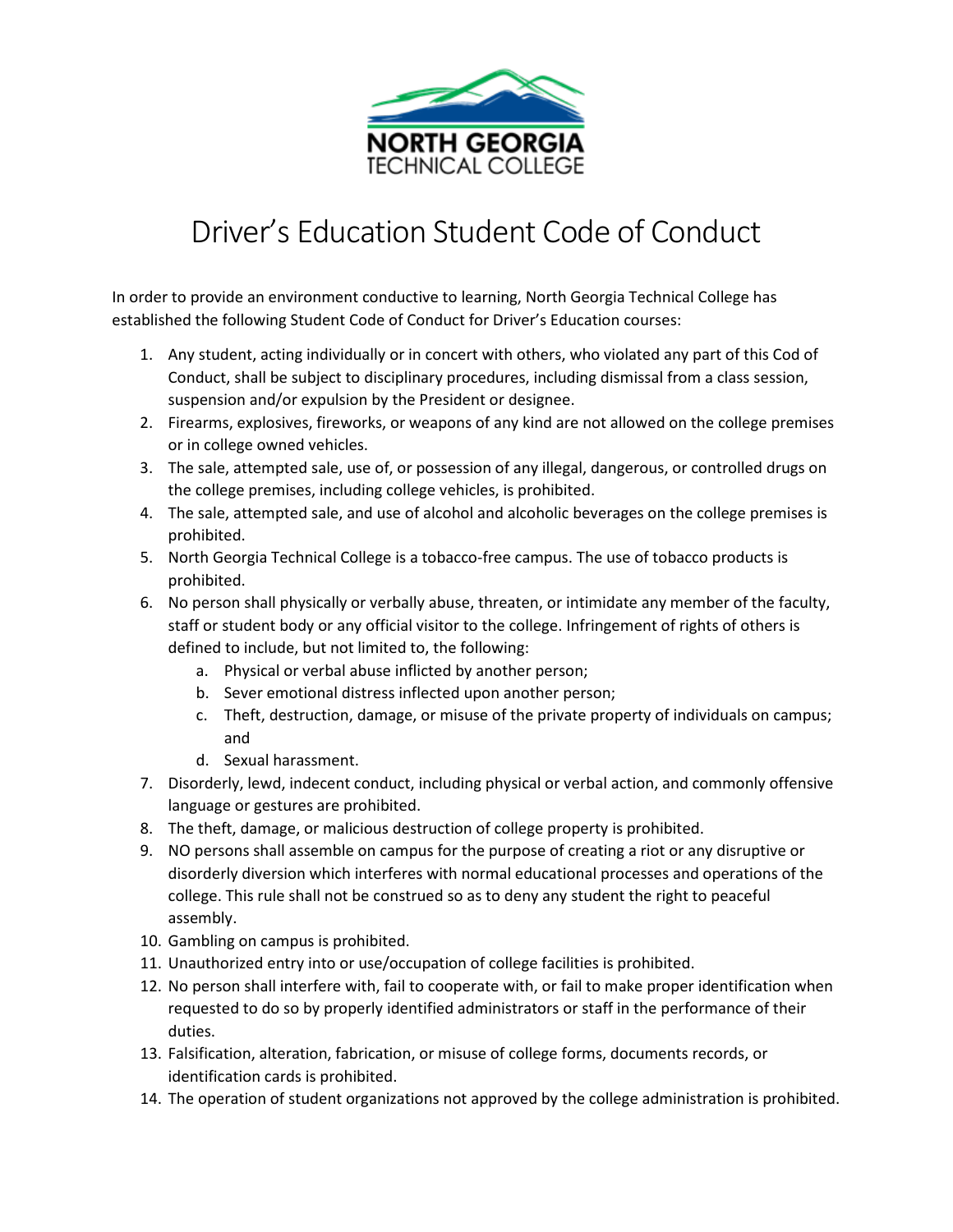

- 15. The dissemination of publications on campus must be done in accordance with college rules and regulations.
- 16. Students shall not attempt to defraud, deceive, or mislead an instructor in arriving at an honest grade assessment. Violation of this policy may result in a lowered grade.
- 17. All forms of academic dishonesty will result in disciplinary action. Academic dishonesty includes, but are not limited to the following:
	- a. Falsification of information;
	- b. Copying from another student's paper and/or test;
	- c. Using material for a test that is not authorized by the instructor;
	- d. Collaborating with another person during the test without permission;
	- e. Knowingly obtaining, using, buying, selling, transporting, or soliciting in whole or part the contents of an un-administered test;
	- f. Bribing any other person to obtain tests or information pertaining to tests;
	- g. Substituting for another student or permitting any person to substitute for one's self;
	- h. Plagiarism as defined by appropriation of any other person's work offered for credit; and
	- i. Collusion as defined by the unauthorized collaboration with any other person in preparing work offered for credit.
- 18. Driver's education students will adhere to the following dress code policy:
	- a. The length of any clothing will be no shorter than the bottom of the person's longest fingertip when arms are extended to his/her side;
	- b. No hats or caps are to be worn in the building;
	- c. No tank tops or short shirts. Midriffs must be covered;
	- d. Ragged or torn clothes may not be worn; and
	- e. Clothing must not contain offensive or inappropriate words or graphics.
- 19. Students will exercise all safety precautions given by the staff and instructors regarding the use of supplies, tools, and equipment. Students are not to use any equipment except under the supervision of the instructors.
- 20. Students are to assist the instructor in cleaning up the training area and driver's education car at the conclusion of each training session. Every instructor will have a routine for this activity and students will carry out their share of the duty with a cooperative attitude. In addition, every student will practice good housekeeping and proper manners through the campus buildings and grounds.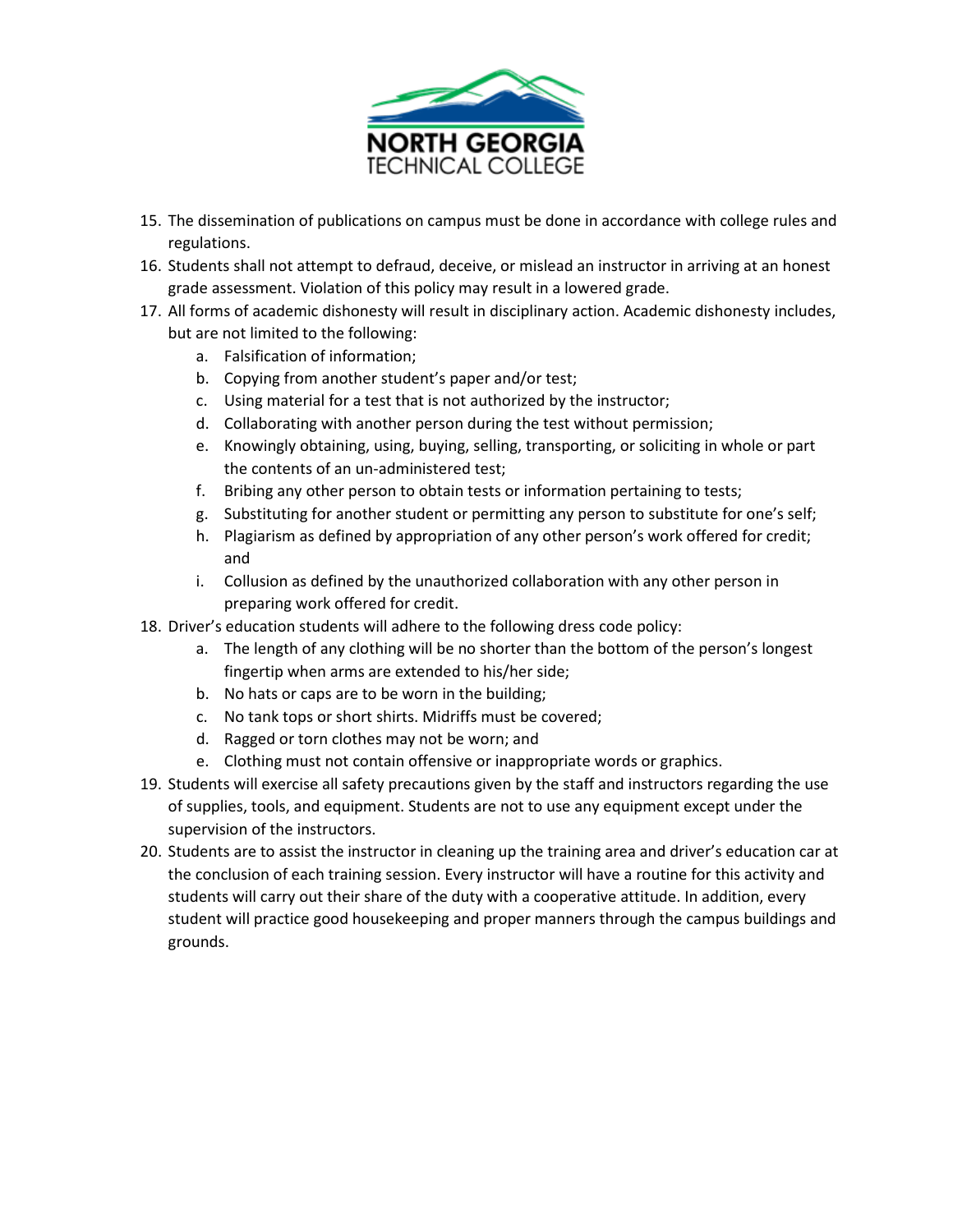

## Driving Skills Requirement

To utilize the six (6) hours of behind-the-wheel driving most effectively, we ask parents to allow their child to drive as much as possible before the start of the class. Students should be able to demonstrate the following items with ease during their first driving session with the instructors:

- Driver preparation and procedures
- Posture
- Basic braking and steering
- Maintaining lane
- Correctly responding to traffic control devices
- Yielding Right-of-Way
- Stopping and accelerating smoothly
- Negotiating intersections
- Turning left at intersections
- Turning right at intersections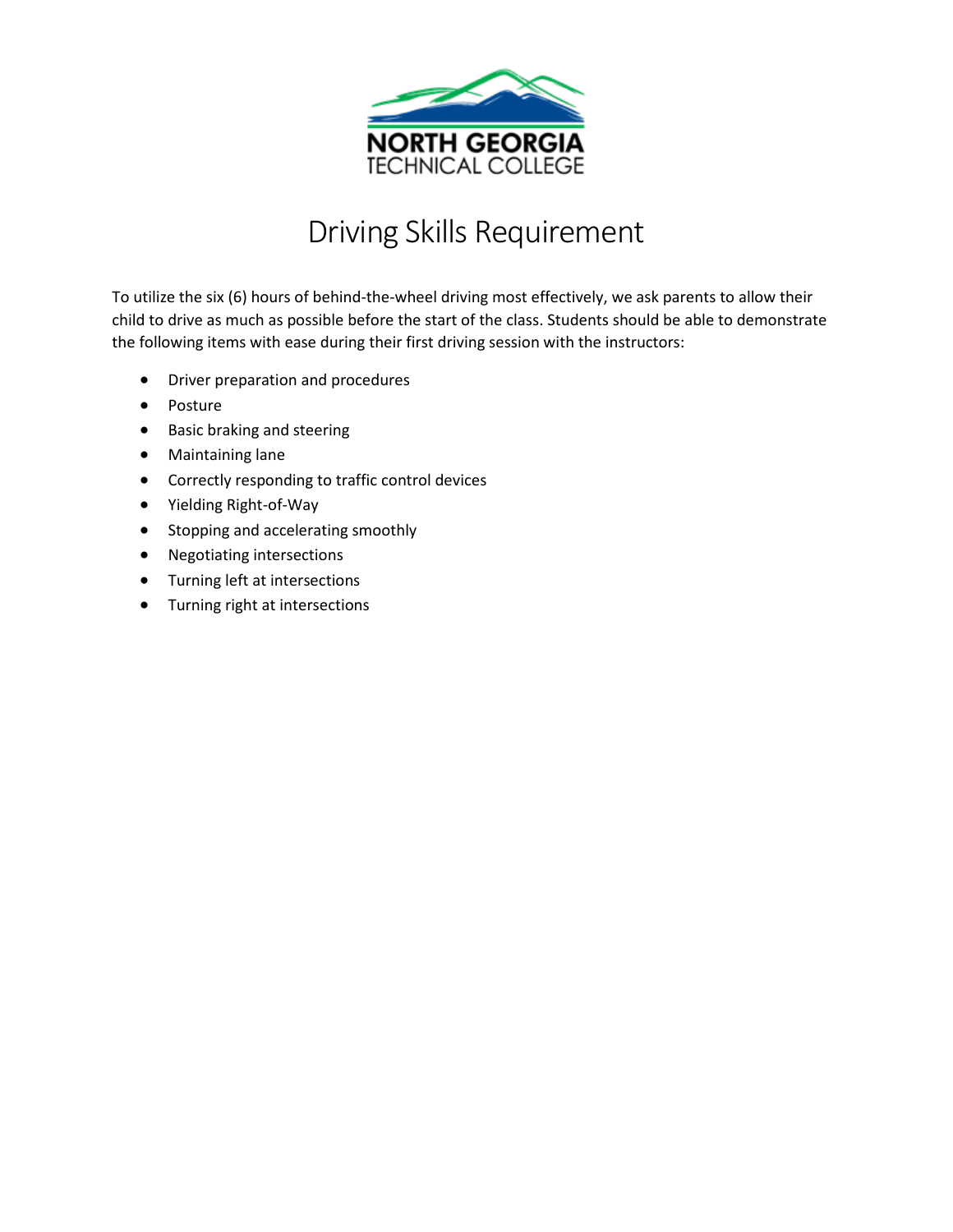

| <b>FOR OFFICE USE ONLY</b>     |
|--------------------------------|
| Date Received:                 |
| Paid $\Box$ Scholarship $\Box$ |
| Award Date:                    |
| <b>Expiration Date:</b>        |

### **DRIVERS EDUCATION FORM**

|                                                                                                                                                                                                                                                                                                                                                                                                                                                                                                                           | Gender: Male $\boxed{\phantom{a}}$ Female $\boxed{\phantom{a}}$ |  |
|---------------------------------------------------------------------------------------------------------------------------------------------------------------------------------------------------------------------------------------------------------------------------------------------------------------------------------------------------------------------------------------------------------------------------------------------------------------------------------------------------------------------------|-----------------------------------------------------------------|--|
| Student Contact Number: _____________________________                                                                                                                                                                                                                                                                                                                                                                                                                                                                     |                                                                 |  |
|                                                                                                                                                                                                                                                                                                                                                                                                                                                                                                                           |                                                                 |  |
|                                                                                                                                                                                                                                                                                                                                                                                                                                                                                                                           |                                                                 |  |
| Parent/Guardian Email Address: Law March 2014 19:30 19:30 19:30 19:30 19:30 19:30 19:30 19:30 19:30 19:30 19:3                                                                                                                                                                                                                                                                                                                                                                                                            |                                                                 |  |
| Class Information                                                                                                                                                                                                                                                                                                                                                                                                                                                                                                         |                                                                 |  |
|                                                                                                                                                                                                                                                                                                                                                                                                                                                                                                                           |                                                                 |  |
|                                                                                                                                                                                                                                                                                                                                                                                                                                                                                                                           | $\Box$ Clarkesville                                             |  |
|                                                                                                                                                                                                                                                                                                                                                                                                                                                                                                                           | $\Box$ Currahee                                                 |  |
| Registration: You are not officially enrolled until we receive your registration form and a copy of your Learners Permit; once this<br>information is received and confirmed, you will receive an email confirming your name is on the roster. You may scan and email,<br>mail, or hand deliver registration forms to:<br>Email: carol.jackson@northgatech.edu<br>Phone: 706-754-7734<br>Mail: North Georgia Technical College<br>Attn: Drivers Education Department<br>1500 Hwy 197 North<br>Clarkesville, Georgia 30523 |                                                                 |  |

**Cancellations:** Due to high demand, notification of cancellation will need to be given at least 48 hours (2 business days) prior to the beginning of the first day of class. NGTC reserves the right to cancel, postpone, limit enrollment, split or combine classes, change instructors and class locations when necessary.

**Accomodations:** For assistance in requesting an accommodation or to disclose a disability, contact the Special Populations and Retention Coordinator, Kay Morgan, at **kmorgan@northgatech.edu** or 706-754-7828.

**Grant Scholarships:** The Georgia Driver's Education Commission offers the Georgia Driver's Education Grant Scholarship Program for driver's education to Georgia students. You must submit your redemption code to NGTC Driver's Education Department *within 30 days* of the award date.

The student must complete the full 30 hour instruction and 6 hours of behind the wheel training *within 180 days* from the date awarded.

Parent/Guardian Signature: Date:

Student Signature: Date:

NGTC is a unit of the Technical College System of Georgia. NGTC is an equally opportunity provider and employer.

In accordance with Federal civil rights law and U.S. Department of Agriculture (USDA) civil rights regulations and policies, the USDA, its Agencies, offices, and employees, and institutions participating in or administering USDA programs are prohibited from discriminating based on race, color, national origin, religion, sex, gender identity (including gender expression), sexual orientation, disability, age, marital status, family/parental status, income derived from a public assistance program, political beliefs, or reprisal or retaliation for prior civil rights activity, in any program or activity conducted or funded by USDA (not all bases apply to all programs). Remedies and complaint filing deadlines vary by program or incident.If you wish to file a Civil Rights program complaint of discrimination, complete the USDA Program Discrimination Complaint Form, found online at http://www.ascr.usda.gov/comptaint filing cust.htmf, or at any USDA office, or call (866) 632-9992 to request the form. You may also write a letter containing all of the information requested in the form. Send your completed complaint form or letter to us by mail at US, Department of Agriculture, Director, Office of Adjudication, 1400 Independence Avenue, Washington, D.C. 20250-9410, by fax (202) 690-7442 or email at [program.intake@usda.gov.](mailto:program.intake@usda.gov)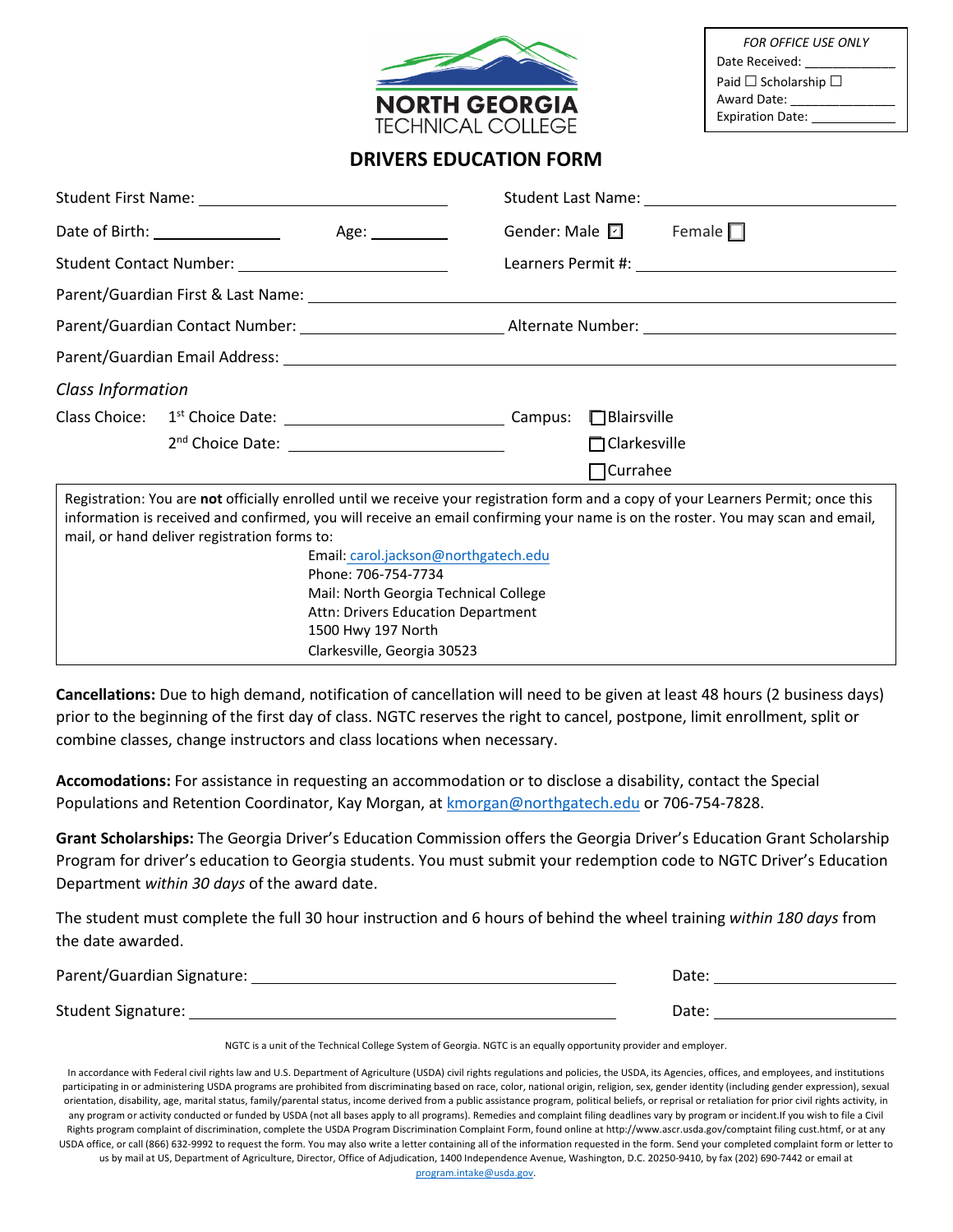#### **CONSENT BY PARENT OR LEGAL GUARDIAN FOR RELEASE OF DRIVING INFORMATION AND WAIVER**

| (parent or legal guardian), hereby voluntarily consent on behalf of, |
|----------------------------------------------------------------------|
| (student), a minor, to the release of all information held by the    |

Georgia Department of Driver Services or any other federal, state or local government organization of any type, including, but not limited to, law enforcement agencies of federal, state or local government, that relates in any way to the minor's operation of a motor vehicle in the State of Georgia or elsewhere. I grant this consent in furtherance of my request for the minor's participation in driver education activities or courses offered in conjunction with the Georgia Driver's Education Commission, the Governor's Office of Highway Safety or the Technical College System of Georgia and this request applies to requests for information submitted by any or all of said agencies of the State of Georgia.

I understand that audio, video, and GPS recording devices may be used as a part of the driver's education course, some of the vehicles provided for driver education are equipped with recording devices that record audio and video inside the vehicle cab, video facing outboard the front windshield, and GPS recording. I understand that such audio, video, and GPS recording devices are in use and consent to their use. I further consent to GDEC, TCSG, and the driver education provider using pictures, audio, and video, obtained from said recording devices, for training and PR purposes.

I understand that the minor's participation in the driver education activities or courses could expose the minor to personal or bodily injury, including death; I understand that the risks that the minor may encounter include, but are not limited to, transportation accidents. In the event of a transportation accident, which could include bodily or personal injury, or even death, I, as the parent or legal guardian of the minor, am responsible for all costs, including but not limited to, the costs of medical care.

I understand, and hereby acknowledge, that the minor is not obligated or to participate in the driver education activities or courses offered in conjunction with the Georgia Driver's Education Commission, the . Governor's Office of Highway Safety or the Technical College System of Georgia. In exchange for the instruction, use of equipment, materials and supplies by my child, and his/her being allowed to participate in this driver's education course, I waive any and all claims and causes of action related to the minor's participation and hereby jointly release, acquit and forever discharge the State of Georgia, the Georgia Driver's Education Commission, the Governor's Office of Highway Safety, and the Technical College System of Georgia, their respective officers, members, directors, including its past, present, and future subsidiaries, divisions, agencies, instrumentalities, successors, agents, servants, representatives, employees, affiliates, palúlers, heirs, administrators, personal representatives, assigns, attorneys and volunteers..

This consent is given freely and voluntarily by me, on behalf of the aforementioned minor, without coercion, duress, threat or promise of any kind and shall remain in effect for a period of ten (10) years after the date of signature below or until in writing by the minor upon the minor reaching the age of majority. Revocation of consent must be in writing and delivered to the Georgia Driver's Education Commission at 7 Martin Luther King Jr. Drive, Atlanta, Georgia 30334.

By signing below, I certify that I am the legal guardian of the aforementioned minor, that I am 18 years of age and am otherwise fully competent to give this consent.

| Dated at                            | (location) this | day of                        | 202 |
|-------------------------------------|-----------------|-------------------------------|-----|
| Parent/Legal Guardian Signature:    |                 |                               |     |
| Parent/Legal Guardian Printed Name: |                 |                               |     |
| Student Name:                       |                 | Student's Driver's License #: |     |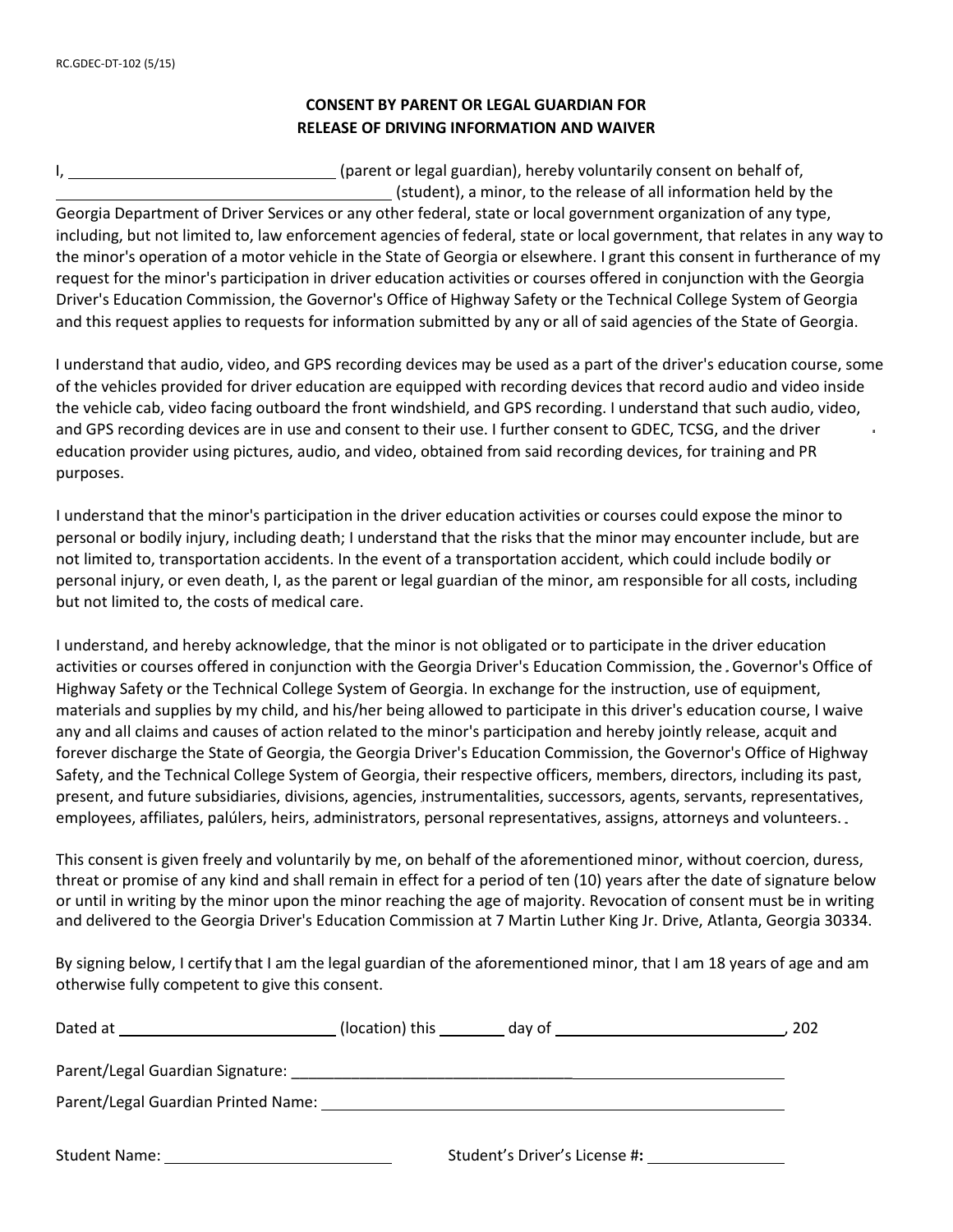| <b>NORTH GEORGIA</b>     |
|--------------------------|
| <b>TECHNICAL COLLEGE</b> |

PO Box 65<br>
"PO Box 65<br>
Received By: Clarkesville, GA 30523 706-754-7734

*OFFICE USE ONLY*

Contract #: Date Received:

### **Driver Training Student Contract**

|                                                                                                                 | Office Use                                                     |
|-----------------------------------------------------------------------------------------------------------------|----------------------------------------------------------------|
|                                                                                                                 |                                                                |
|                                                                                                                 |                                                                |
|                                                                                                                 |                                                                |
|                                                                                                                 | Campus: $\Box$ Blairsville $\Box$ Clarkesville $\Box$ Currahee |
|                                                                                                                 | Type of Instruction: $\Box$ 30/6 $\Box$ 6 BTW $\Box$ 30 CR     |
|                                                                                                                 |                                                                |
| Emergency Contact Name: 2008 2012 2022 2023 2024 2022 2023 2024 2022 2023 2024 2022 2023 2024 2022 2023 2024 20 | Course Fee: \$                                                 |
|                                                                                                                 |                                                                |

I, the undersigned student, agree to complete the above course of instruction for a fee of \$<br>
<sub>1</sub>, consisting of 30 hours of classroom instruction and 6 hours of behind-the-wheel instruction by the above named GDEC Driver Training School. It is understood that this driver training school and instructor are approved by the Georgia Drivers Education Commission (GDEC) and that each instructor is trained by the Georgia Department of Driver Services.

*The student's successful completion of the above named course requires each of the following:* 

- 1. Punctual attendance for all sessions.
- 2. Reasonable attentiveness and participation in all classes.
- 3. Makeup classes for missed sessions.
- 4. Successfully passing a written examination with a grade of at least 70%.

I understand that if I fail to comply with the terms and conditions of this agreement, I am in breach of contract and the school will not be under any obligation to fulfill the terms and conditions of this contract, and may at its option, terminate this agreement immediately.

It is agreed that an owner, instructor, or employee of this driver training school shall not give the impression directly or implied to a student that upon completion of the course the student will receive a license to operate a motor vehicle. However, immediately upon the student's successful completion of the course as described above, the driver training school agrees to provide a certificate of completion to the student.

This driver training school has and will maintain for the protection of the contractual rights of the student a surety bond in the principal sum of ten thousand dollars (\$10,000) for the students.

This agreement constitutes the contract between the above-named driver training school and the above named student and no verbal statements will be recognized.

Signature of Student The Student Controller Controller Controller Signature of Authorized School Representative Date *(Driver's Education Coordinator)* 

| Signature of Parent/Legal Guardian |  | Date |
|------------------------------------|--|------|
|------------------------------------|--|------|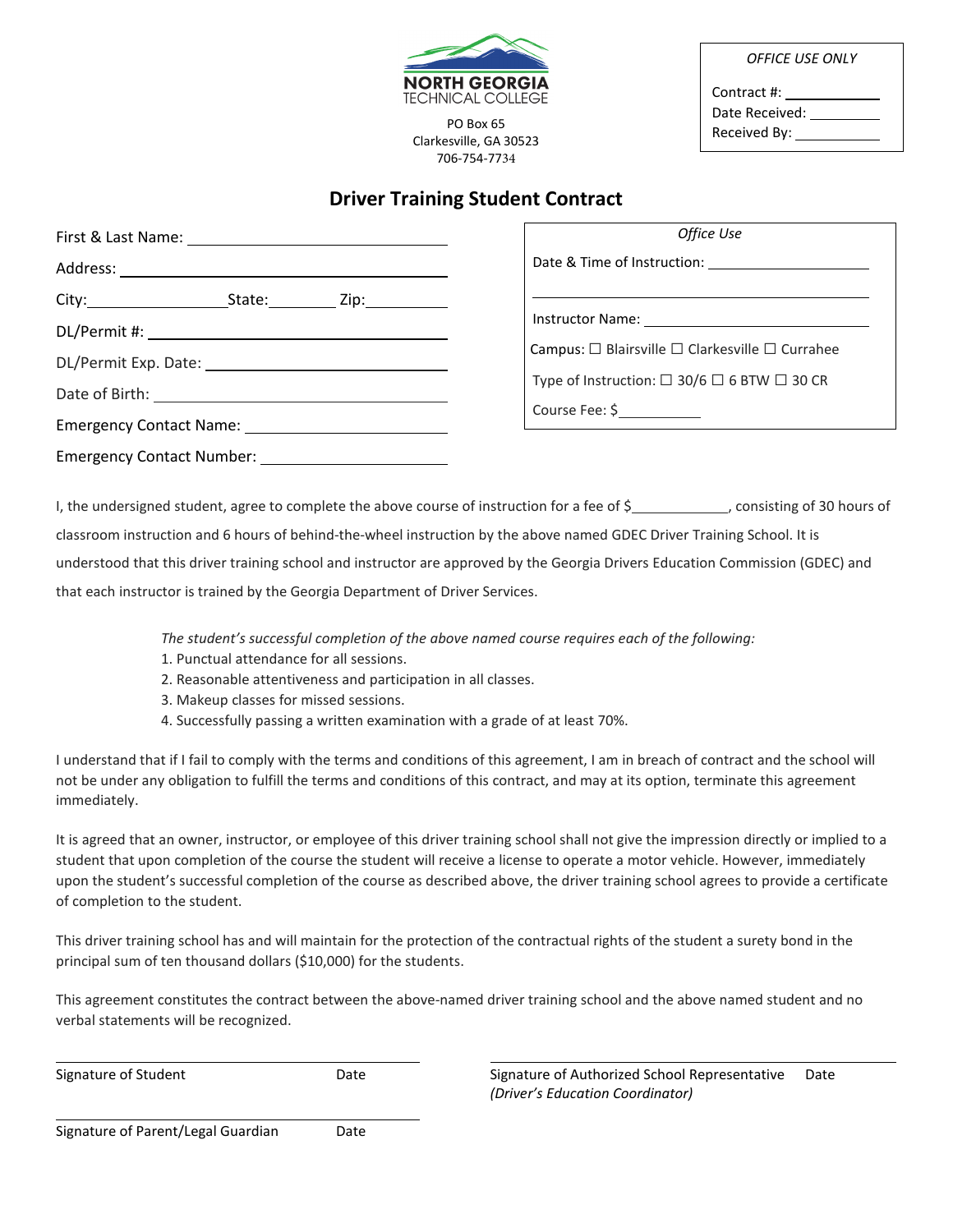

# Release of Claims, Waiver of Liability, Assumption of Risks and Indemnification Agreement

I hereby acknowledge that my and/or my child's voluntary participation in the Driver's Education program sponsored and administrated by the Department of Continuing Education at North Georgia Technical College, involves an inherent risk of and exposure to property damage and bodily or personal injury, including injury that may prove to be fatal, to me, to my child, or to others. Dangers involved in this activity include, but are not limited to, heat related illnesses, hypothermia, cardiac/circulatory problems, musculoskeletal injuries (sprains, strains, bruises, fractures, etc.), stings and bites, concussions, and cuts/lacerations. I fully assume all risks of injury, sickness or death to me and/or my child associated with participation and/or my child's participation in the above stated voluntary activity, and I fully consent to my participation and/or my child's participation. For the sole consideration of North Georgia Technical College arranging for and allowing my participation and/or my child's participation in the voluntary program, and in connection therewith, making available for my use and/or my child's use while participation in such program, certain equipment, facilities, grounds or personnel of North Georgia Technical College, I hereby release North Georgia Technical College, the Technical College System of Georgia, their members individually and their officers, agents and employees (hereafter "Releasees") from any and all liability, claims, damages, demands, rights, and causes of action of whatever kind, arising from or by reason of any personal injury, property damage, or the consequences thereof, resulting from or in any way connected with my participation and/or my child's participation in the program. I understand and acknowledge that acceptance of this signed RELEASE OF CLAIMS WAIVER OF LIABILITY, ASSUMPTION OF RISKS; AND INDEMINIFICATION AGREEMENT (hereafter "Agreement") by Releasees shall not constitute a waiver, in whole or in part, of sovereign immunity by Releasees. I further understand and agree that this Agreement shall be effective during the entire period of my participation and/or my child's in the above referenced program.

I understand and agree that the Releasees do not have medical personnel available at all times during the program and are hereby granted permission to authorize emergency medical treatment, if necessary, for me and/or my child, and that such action by Releasees shall be subject to the terms of this Agreement. I state that neither I, nor my child has any health related problems which preclude or restrict participation in this program, and I understand that I am responsible for any and all required medical costs that may possibly result from participation in this program.

I acknowledge and represent that I have fully informed myself of the contents of this Agreement, that I freely and voluntarily sign this Agreement, and that it is my express intent that this Agreement shall contractually bind me, my child, my heirs, executors, administrators, and assigns, and my child's heirs, executors, and administrators, and assigns.

This, the day of , 20 *(year).* 

Signature of Parent/Guardian Signature of Student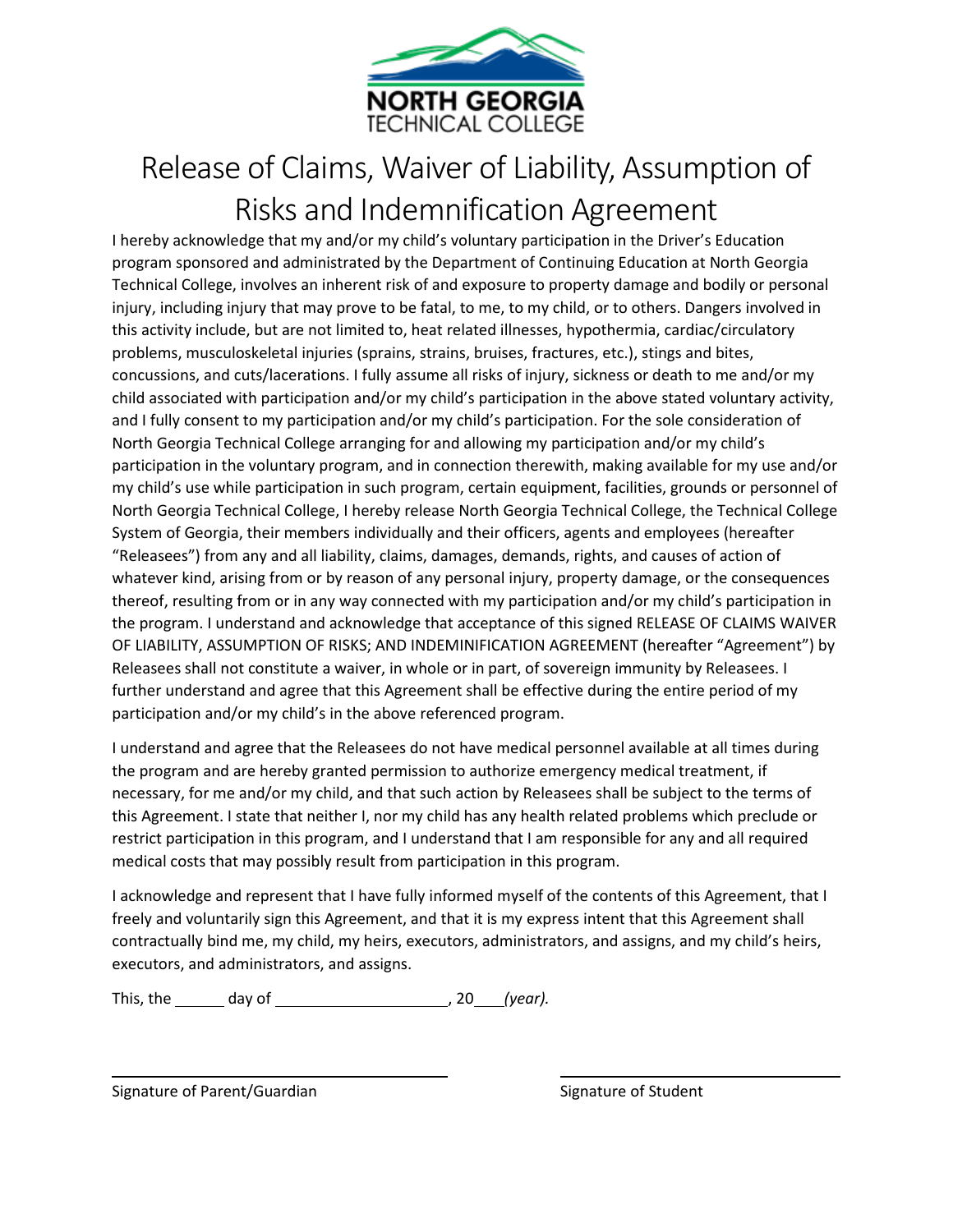

# Student Code of Conduct Signature Page

We have read the North Georgia Technical College Driver's Education Student Code of Conduct. We understand that failure to comply with the Student Code of Conduct will result in immediate dismissal from the Driver's Education Program without a refund.

| Student's Name (Printed)    | Date |
|-----------------------------|------|
|                             |      |
| Student's Signature         | Date |
|                             |      |
| Parent/Guardian's Signature | Date |